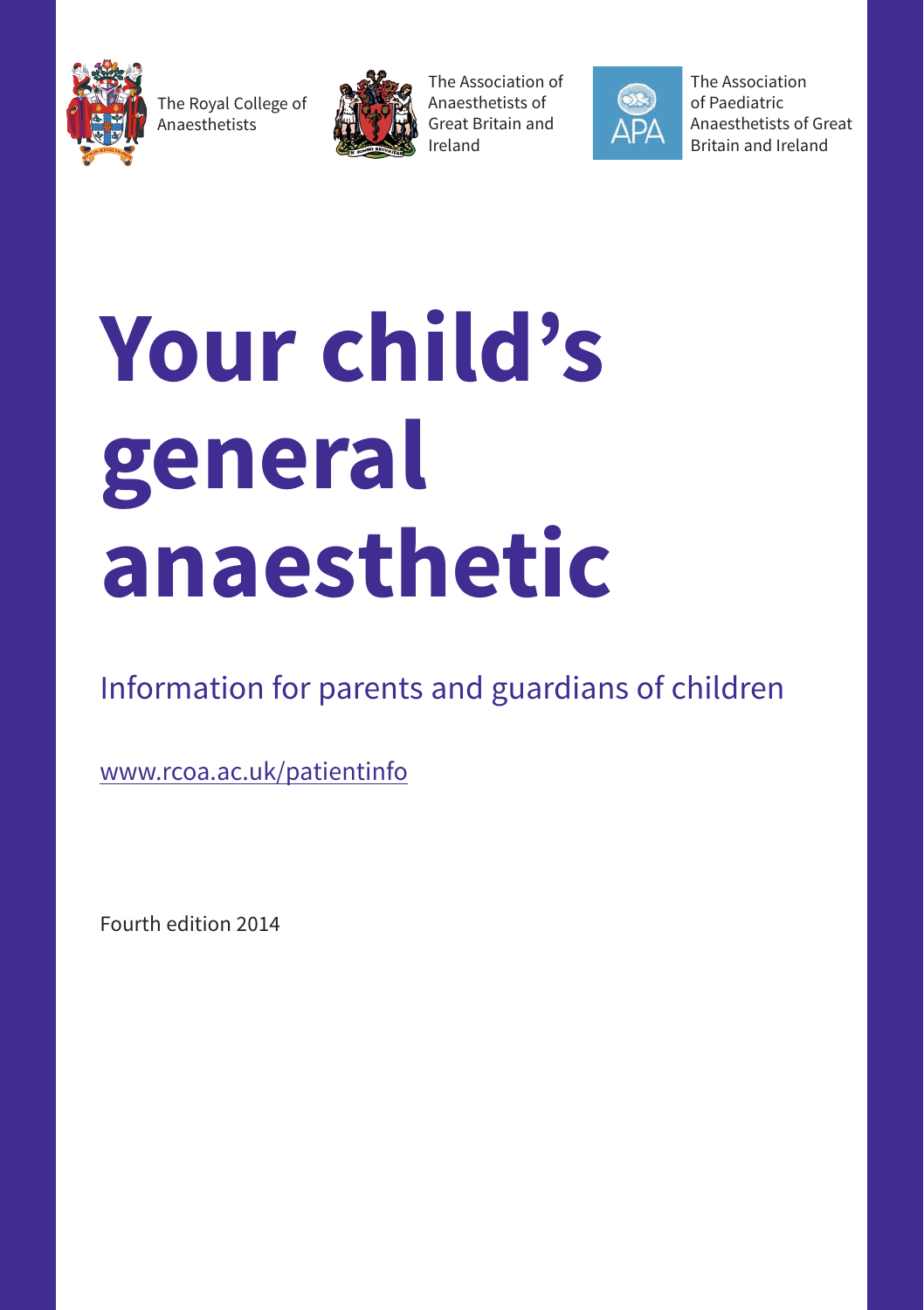This leaflet explains what to expect when your child comes into hospital to have an operation with a general anaesthetic. It has been written by parents, patient representatives and anaesthetists, working together.

You can find more information leaflets on the website www.rcoa.ac.uk/patientinfo. The leaflets may also be available from the anaesthetic department or pre-assessment clinic in your hospital.

The website includes the following:

- Anaesthesia explained (a more detailed booklet for adult patients)
- You and your anaesthetic (a shorter summary for adult patients)
- Epidural pain relief after surgery (a leaflet for adult patients)
- Your anaesthetic for major surgery (a leaflet for adult patients)

There are also three leaflets for children:

- Rees Bear has an anaesthetic
- Davy the detective: finding out about anaesthetics
- General anaesthesia: a brief guide for young people

Other useful organisations are:

Association of Paediatric Anaesthetists of Great Britain and Ireland www.apagbi.org.uk/children-and-young-people/leaflets-children

Action for Sick Children www.actionforsickchildren.org

## **Risks associated with your anaesthetic**

This is a collection of 14 articles about specific risks associated with having an anaesthetic or an anaesthetic procedure. It supplements the patient information leaflets listed above and is available on the website: www.rcoa.ac.uk/patients-and-relatives/risks.



Throughout this leaflet and others in the series, we have used this symbol to highlight key facts.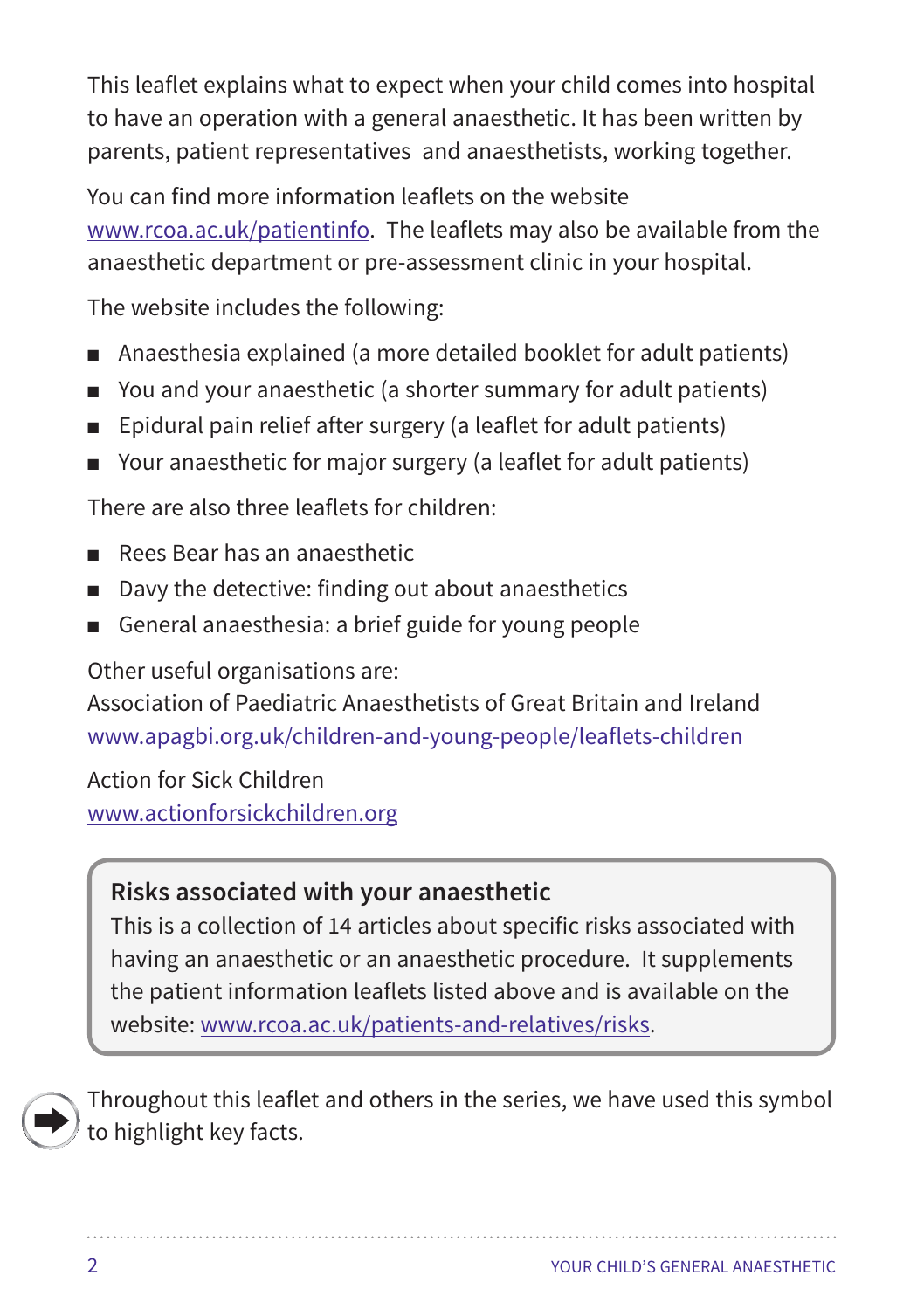## **Anaesthesia and anaesthetists**

**A general anaesthetic** ensures that your child is unconscious and free of pain during an operation or procedure.

**Anaesthetists** are specialist doctors who give the anaesthetic and look after the health of your child during surgery. They are also closely involved with your child's pain relief after surgery.

**Anaesthetics** are the drugs that are used to start and maintain anaesthesia.

- Some anaesthetics start with an injection into a vein.
- Other anaesthetics start with breathing a gas.

The staff on the ward can tell you more about how the anaesthetic may be given. They will also explain what other medicines can be given, such as pain relief medicines.

The anaesthetist will ask you about your child's previous experiences with anaesthetics or injections and will ask you and your child if you have a preference for how the anaesthetic is given. He/she will talk to you about which way he/she would prefer to start the anaesthetic. Sometimes there are medical reasons why things have to be done in a certain way.

Nothing will happen unless you understand and agree with what has been planned. You will be able to raise any issues you have on the day of surgery or before.

Your wishes and those of your child are very important.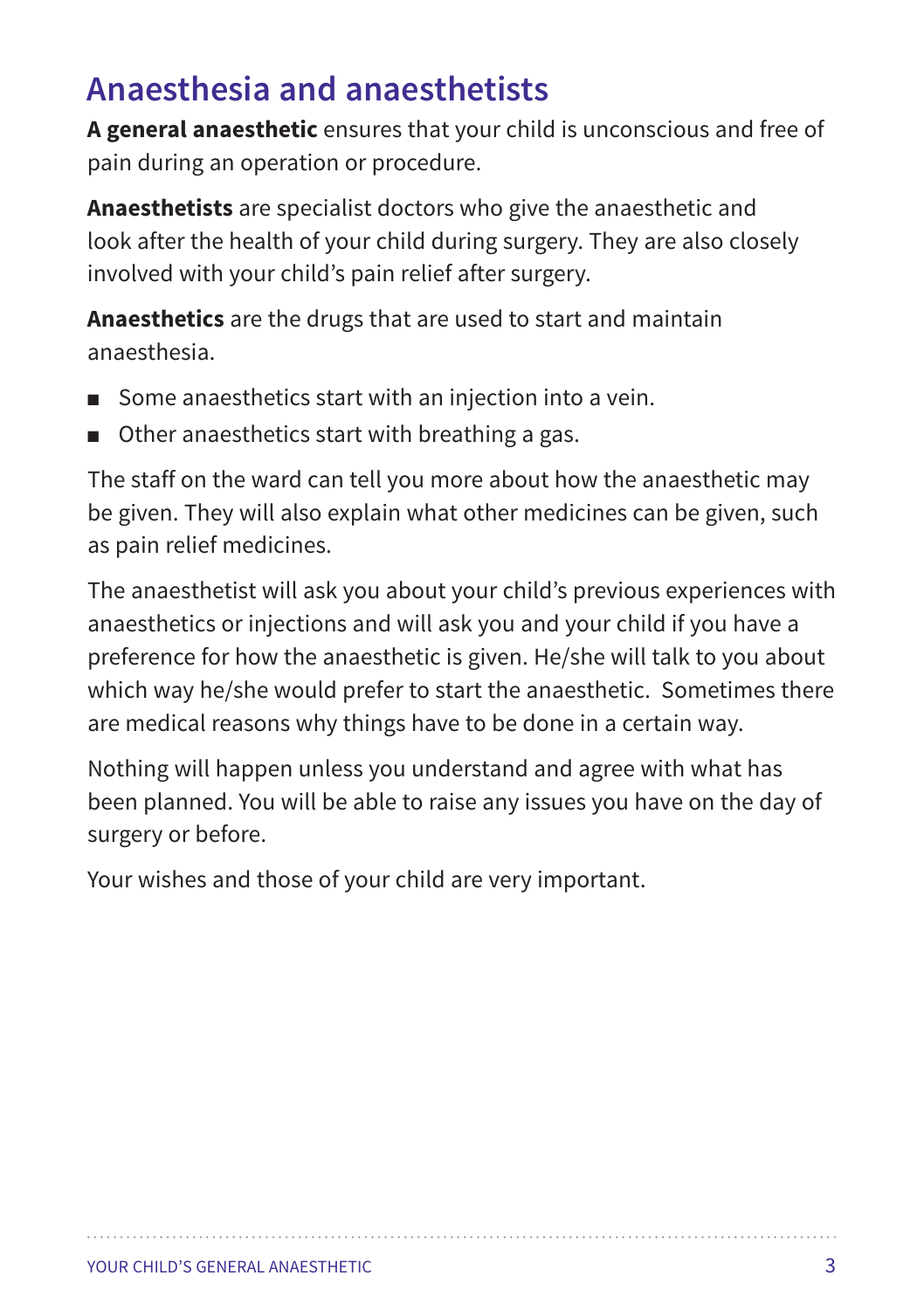# **Preparing your child**

There are several things that you can do to prepare your child for coming into hospital.

Unless your child is very young, you should try and explain:

- that they are going into hospital
- that they will be having an operation or investigation
- some basic information about what will happen to them when they are in hospital.

The best time to provide this information will differ between children. Pre-school children probably only need to know the day before. Older children may need more time.

Some hospitals offer you and your child the chance to visit the children's surgery ward before the day of the operation. This is a good way to help prepare. Many hospitals have play staff who can give explanations and encourage discussion through play.

Some ideas of what to say to your child…

- Explain that the operation or test will help your child to get better.
- Encourage your child to talk about the operation and ask questions. Books, games and stories can help. There are resources such as colouring sheets on the websites given at the start of this leaflet.
- Tell your child about timing: when will he/she have the operation or investigation? How long will their stay in hospital be?

If your child will be staying in hospital overnight, let him or her know if you will be able to stay too.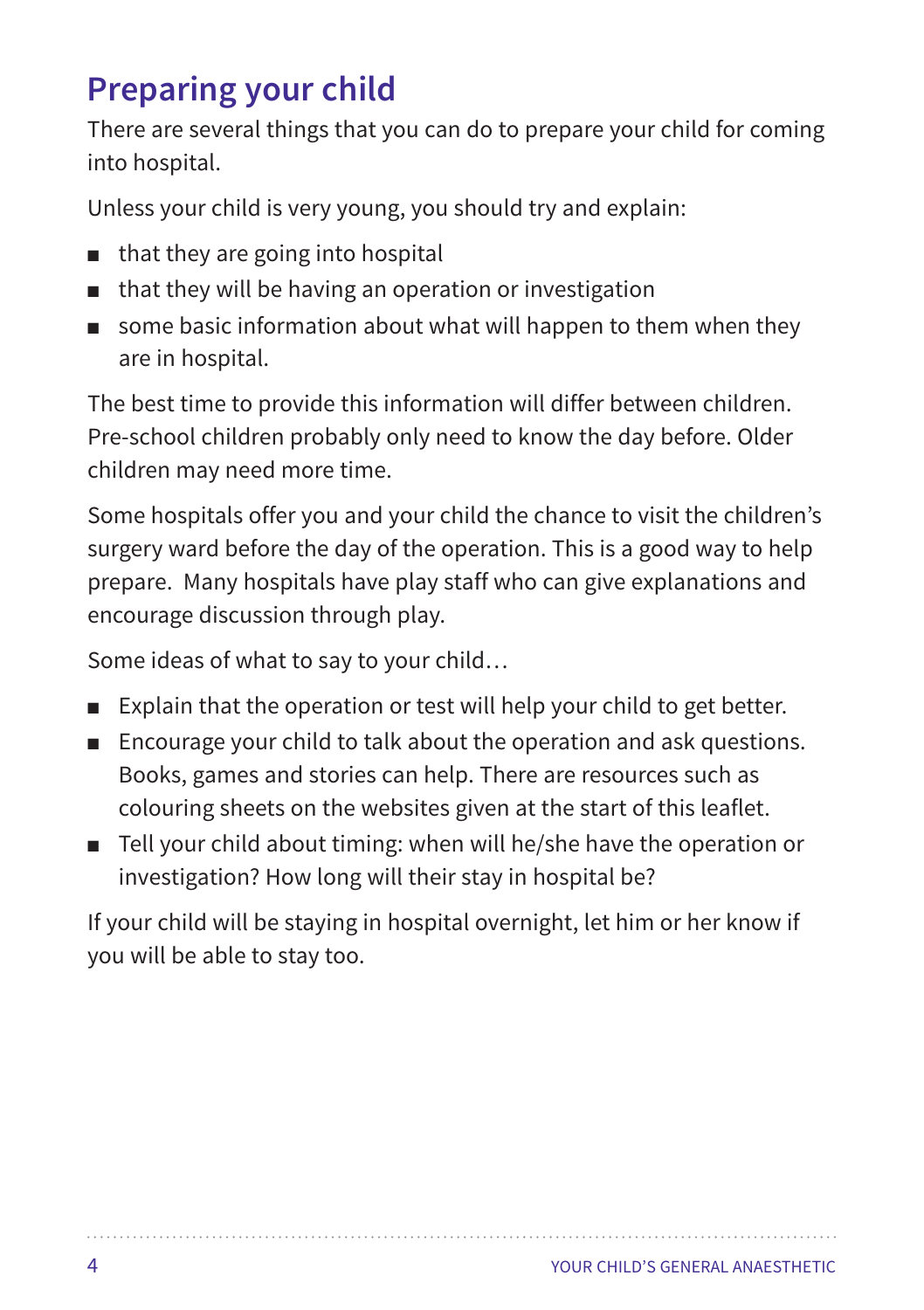# **Preparing for admission**

The hospital should give you clear instructions about when to stop your child eating and drinking. It is important for you/your child to follow these instructions. This is because if there is food or liquid in your child's stomach during the anaesthetic, it could come up into the back of the throat and damage his or her lungs.

Children are much more comfortable if they do not have to wait longer than necessary without food and drink. The following are generally agreed timings for when you can give your child something to eat or drink before non-urgent surgery.

- Six hours before, your child can have a light meal or a glass of milk. Bottle-fed babies can have formula feed.
- Four hours before, babies can have breast milk.
- Two hours before, children should have a drink of water or very dilute squash.

#### **Not well on the day?**

Please phone the hospital if your child develops a significant cough or cold, or diarrhoea or vomiting within a few days of the day of the operation. It may be best to delay the operation until they are better.

Please let staff at the hospital know if your child has been in recent contact with chicken pox.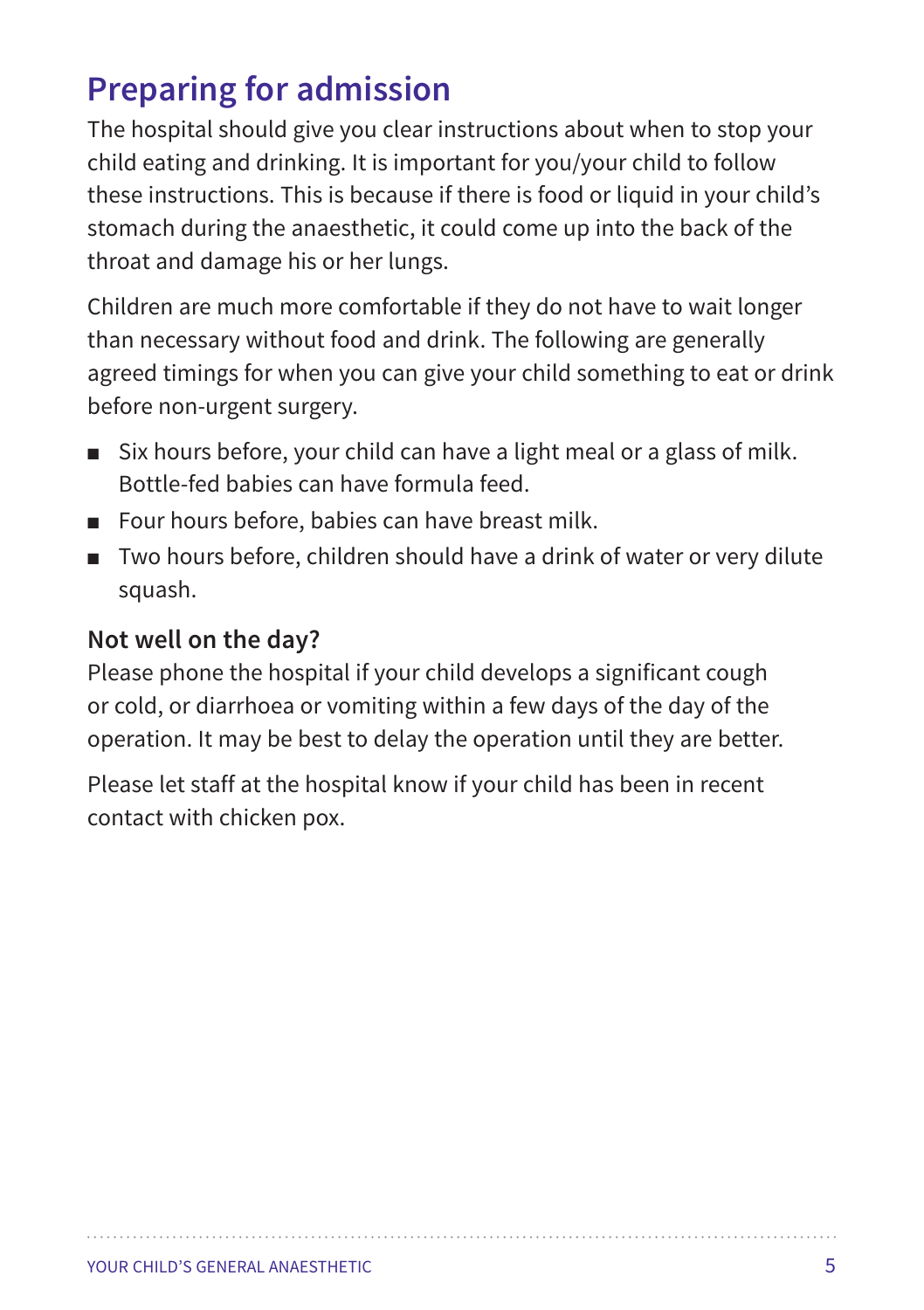# **On the day of admission**

#### **A pre-operative visit**

An anaesthetist should visit you before the procedure to discuss your child's anaesthetic.

The anaesthetist needs to find out about your child's general health, previous experiences of anaesthesia, any medicines your child is taking and any allergies he or she has.



This is a good time to talk about any particular concerns you have about the anaesthetic. You may find it helpful to make a list of questions you want to ask.

## **Delaying the operation or investigation**

Occasionally, the anaesthetist may learn something about your child that means it would be safer not to do the procedure on that day. This could happen if your child has a cold or develops a rash.

If your child has eaten food too recently, the operation will be delayed or postponed until another day.

## **Pre-medication ('pre-med')**

This is the name for drugs that are given before an anaesthetic.

Some pre-meds help your child to relax. Pain relief drugs may also be given as a pre-med, or the anaesthetist may suggest an extra dose of treatment for illnesses such as asthma.

Most pre-meds are given as liquid medicines.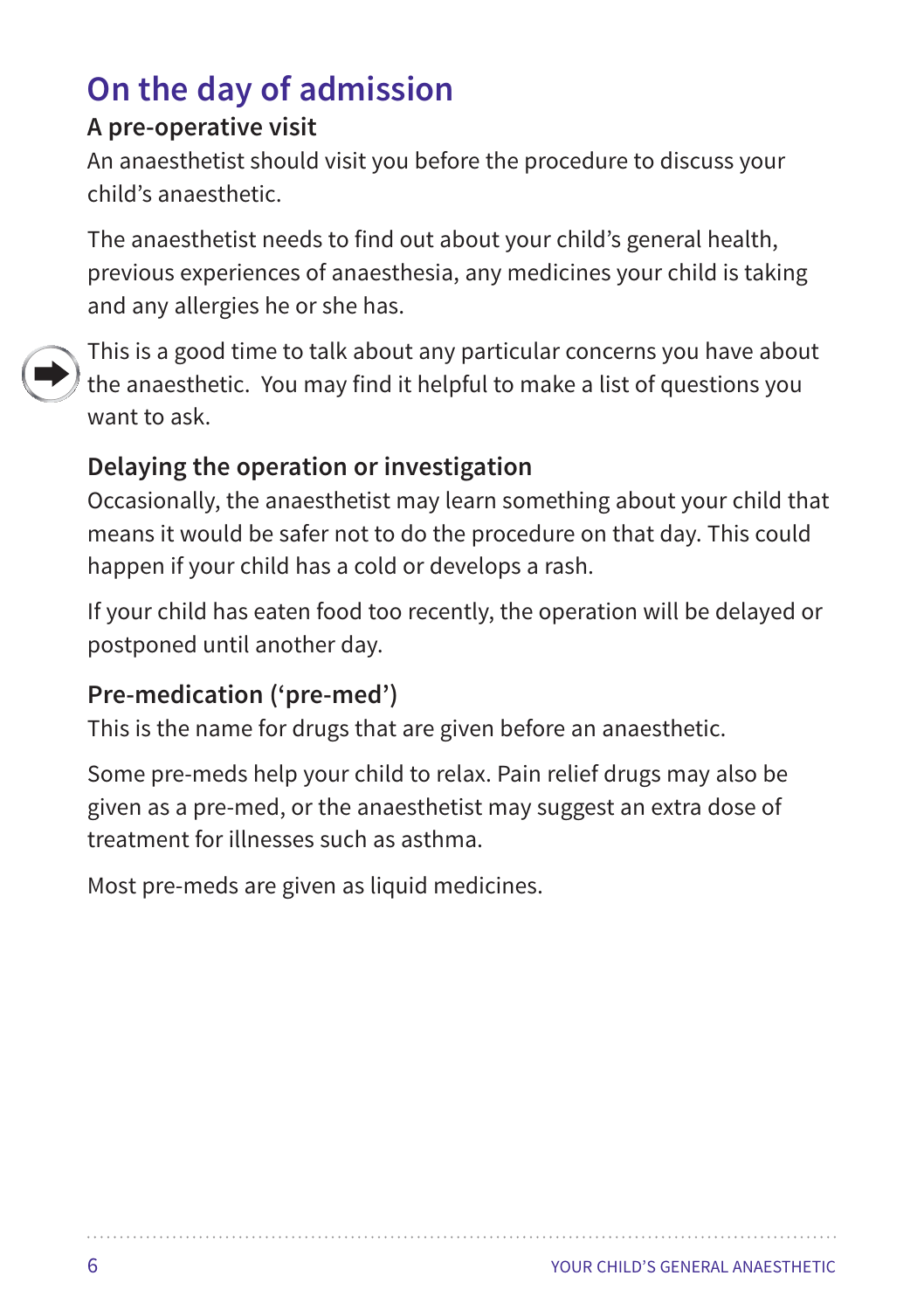#### **Local anaesthetic cream**

Nearly all children will have 'magic cream' put on the back of their hands. This is also called 'Ametop' or 'EMLA'. It takes 30–60 minutes to work.

This cream reduces the pain of the injection when a cannula is placed in your child's hand or arm. It works well in reducing the pain in 9 out of 10 children.

A cannula is a thin plastic tube that is placed into a vein under the skin, usually on the back of the hand. A needle is used to put the cannula in, but the needle is removed immediately, leaving only the soft cannula in place. It can be left in place for hours or days, so that drugs and fluids can be given as needed.



#### **Going to theatre**

Your child may be able to wear his or her own clothes to the operating theatre. Most hospitals provide colourful gowns to wear. Your child may be able to keep their underwear on. Your child may walk to the anaesthetic room, or may travel on a bed or hospital trolley, or be carried.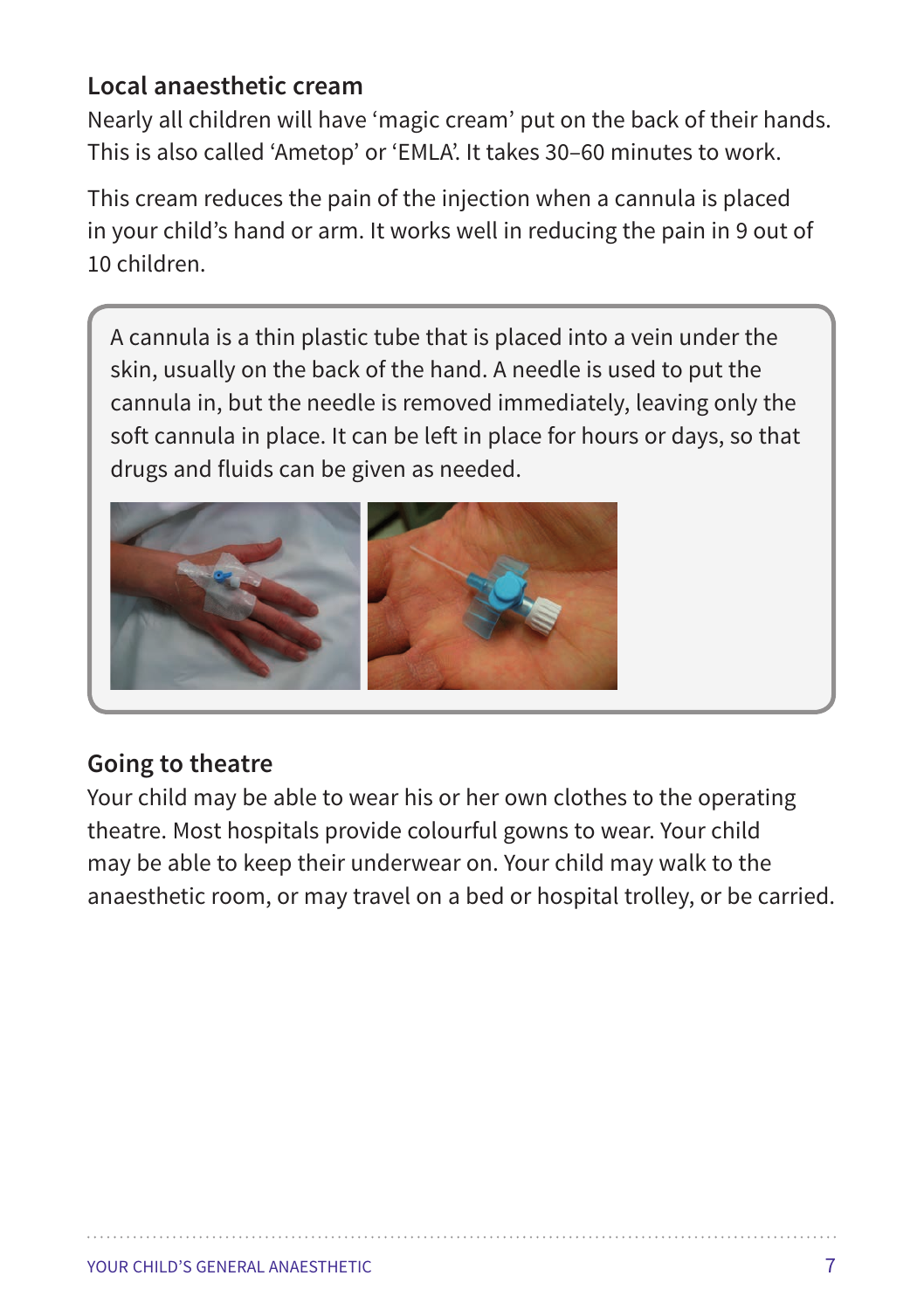#### **In the anaesthetic room**

A nurse from the ward will accompany you and your child to the anaesthetic room. Your child will be able to take a toy or comforter.



If you wish, you will usually be welcome to stay with your child until he or she is unconscious. There are a few circumstances when this will not be possible.

You do not **have** to accompany your child to the anaesthetic room. A ward nurse or play therapist will go along if you do not wish to go.

The anaesthetic may be started while your child is lying on a trolley. Smaller children may be anaesthetised sitting on your lap. Staff would then help you lift him/her onto the trolley.

The anaesthetist will use either gas or an injection through a cannula to start the anaesthetic. This will have been agreed with you beforehand. Most older children will have an injection through a cannula.

If a cannula is used, your child will normally become unconscious very quickly indeed. The anaesthetist will then use a mask to continue the anaesthetic.

If the anaesthetic is started with gas, the anaesthetist generally uses a mask to give the gas, or he/she may pass the gas through a cupped hand gently placed over your child's nose and mouth. Anaesthetic gases smell similar to felt-tip pens. It is normally takes a little while (one to two minutes) for the anaesthetic to take effect. It is normal for the child to become restless during this time. Staff will help you hold your child gently but firmly.



A face mask

You will then be asked to leave the anaesthetic room. A member of staff will be with you as you leave.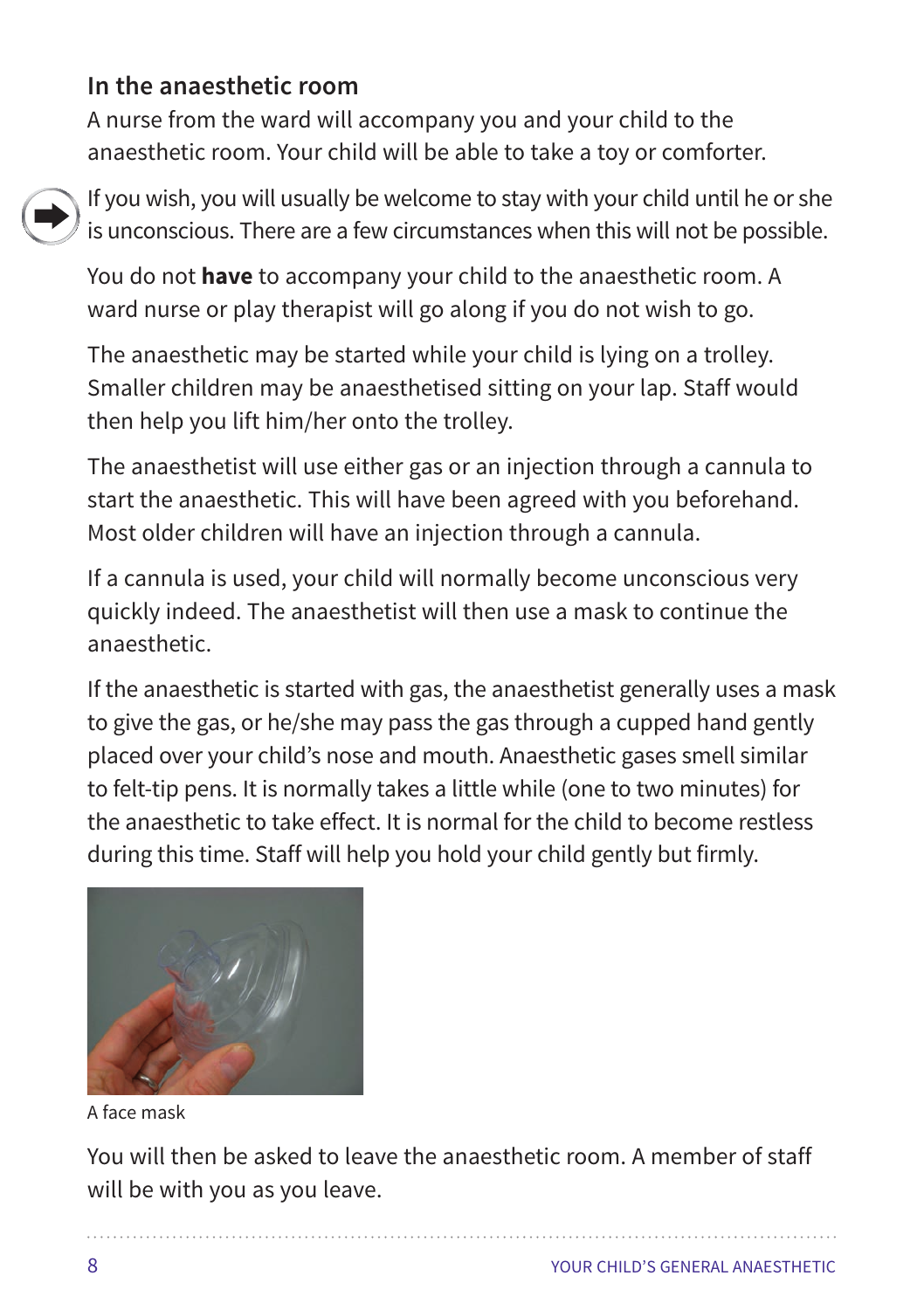#### **What happens next?**

Your child will be taken into the operating theatre to have the operation or procedure.

The anaesthetist stays with your child. He/she will monitor your child's blood pressure, pulse and breathing closely throughout the procedure, ensuring that he or she is safe and fully anaesthetised.

#### **In the recovery room**

Most children wake up in a recovery room. The anaesthetist is close by and can help if needed.

Each child is cared for by a specialist nurse who makes sure your child is comfortable. She will give extra pain relief and anti-sickness medicines as needed. You will be called to be with your child during the waking up process.

#### **Distress on waking**

Many children show some signs of confusion and/or distress when they wake up. This is more likely in younger children.

A few children become very agitated. They may cry and roll about or wave their arms and legs. This behaviour may last around 30 minutes. The recovery room nurses are experienced at looking after children at this time. They will consider whether more pain relief will help. They will advise you on how best to comfort and reassure your child.

If a child wakes in distress, this is naturally worrying to parents and carers. There is no evidence that this behaviour is related to long-term altered behaviour in the child. It will not necessarily happen again if they have another anaesthetic in the future.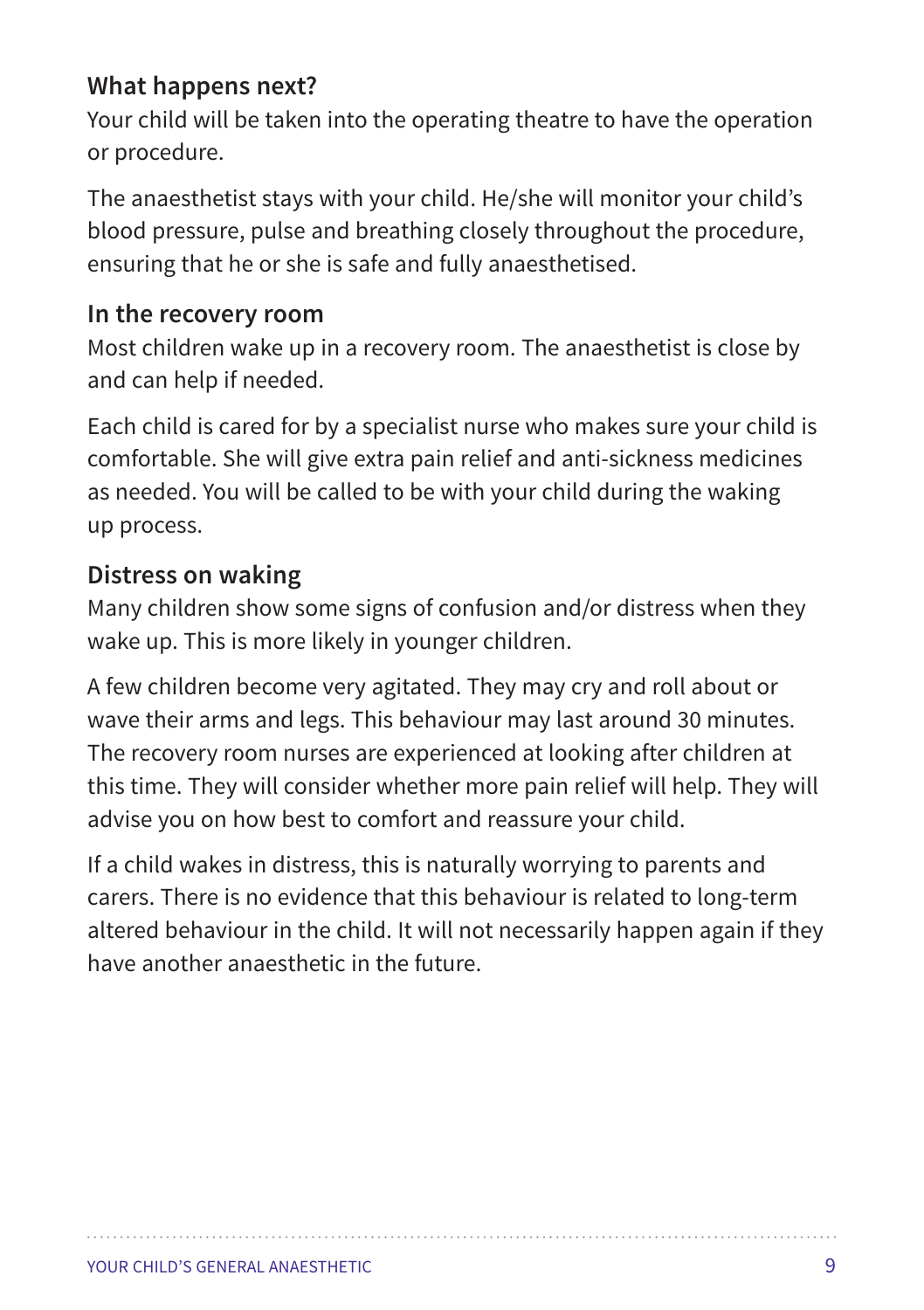## **Pain relief**

Pain relieving drugs are given during the anaesthetic to ensure that your child wakes up as comfortable as possible. The type of pain relief will depend on the procedure.

The anaesthetist, surgeon and/or ward nurses will talk to you about the best type of pain relief for your child.

#### **Going home**

It is often possible for your child to return home on the day of the operation or procedure.

You will be provided with pain relief medicines as needed, or staff may check what you have at home already. Staff should make sure that you know how to give the pain relief medicines. It is usually best to give pain relief medicines regularly.

Some children feel sick or may be sick on the journey home. It is useful to be prepared!

If you are taking your child home on the day of the operation, you should be given a contact number to ring if you have concerns about your child at home.

#### **Afterwards**

Some children find a hospital visit worrying. A few children do not sleep well after a stay in hospital. They may be clingy and worried about leaving you. Their behaviour may be more difficult than before. This will usually return to normal within three to four weeks.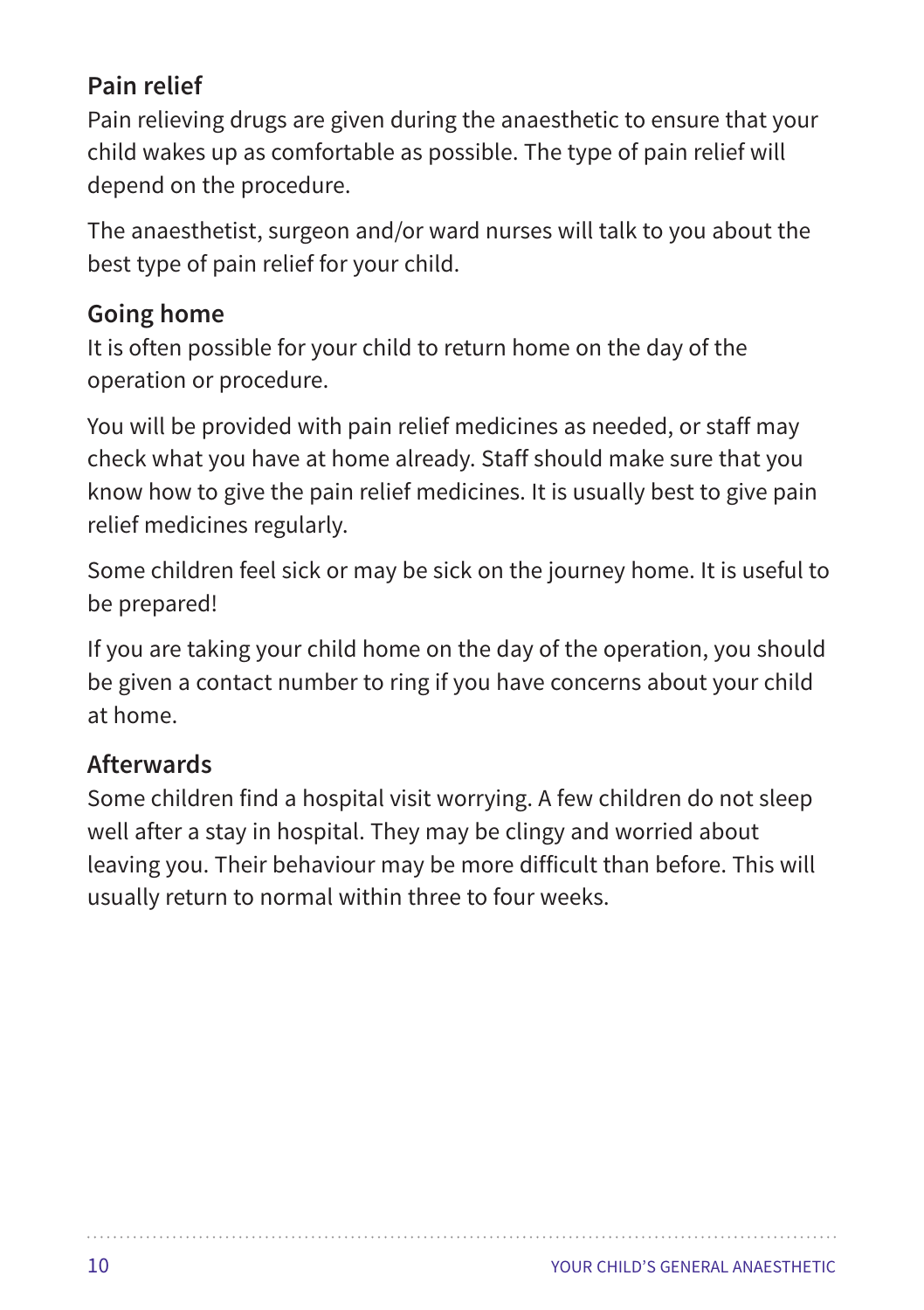# **Side effects**

In modern anaesthesia, serious problems are uncommon.

Most children recover quickly and are soon back to normal after their operation and anaesthetic. Some children may feel sick or have a sore throat. These usually last a short time. Medicines to treat sickness are available and often given.

#### **For a child in good health having minor surgery:**

- 1 child in 10 experiences a headache or a sore throat
- 1 child in 10 experiences sickness or dizziness
- 1 child in 5 becomes agitated on waking
- around 1 child in 10,000 develop a serious allergic reaction to the anaesthetic
- the risk of death from anaesthesia for healthy children having minor or moderate non-emergency surgery is less than 1 in 100,000. See www.rcoa.ac.uk/document-store/death-or-brain-damage.

# **Risks and complications**

The likelihood of a serious risk or complication is higher if your child has a serious illness, or is under the age of 1 and having a major operation.

Children with significant illness, or babies having surgery, sometimes have particular risks associated with the anaesthetic. The anaesthetist can discuss this with you in detail before the operation. Risk cannot be removed completely. Modern equipment, training and drugs have made having an anaesthetic much safer.

You can find more information about risks associated with having an anaesthetic in the booklet Anaesthesia Explained (www.rcoa.ac.uk/document-store/anaesthesia-explained) and in the series of articles about risks, which you can find on www.rcoa.ac.uk/patientinfo.